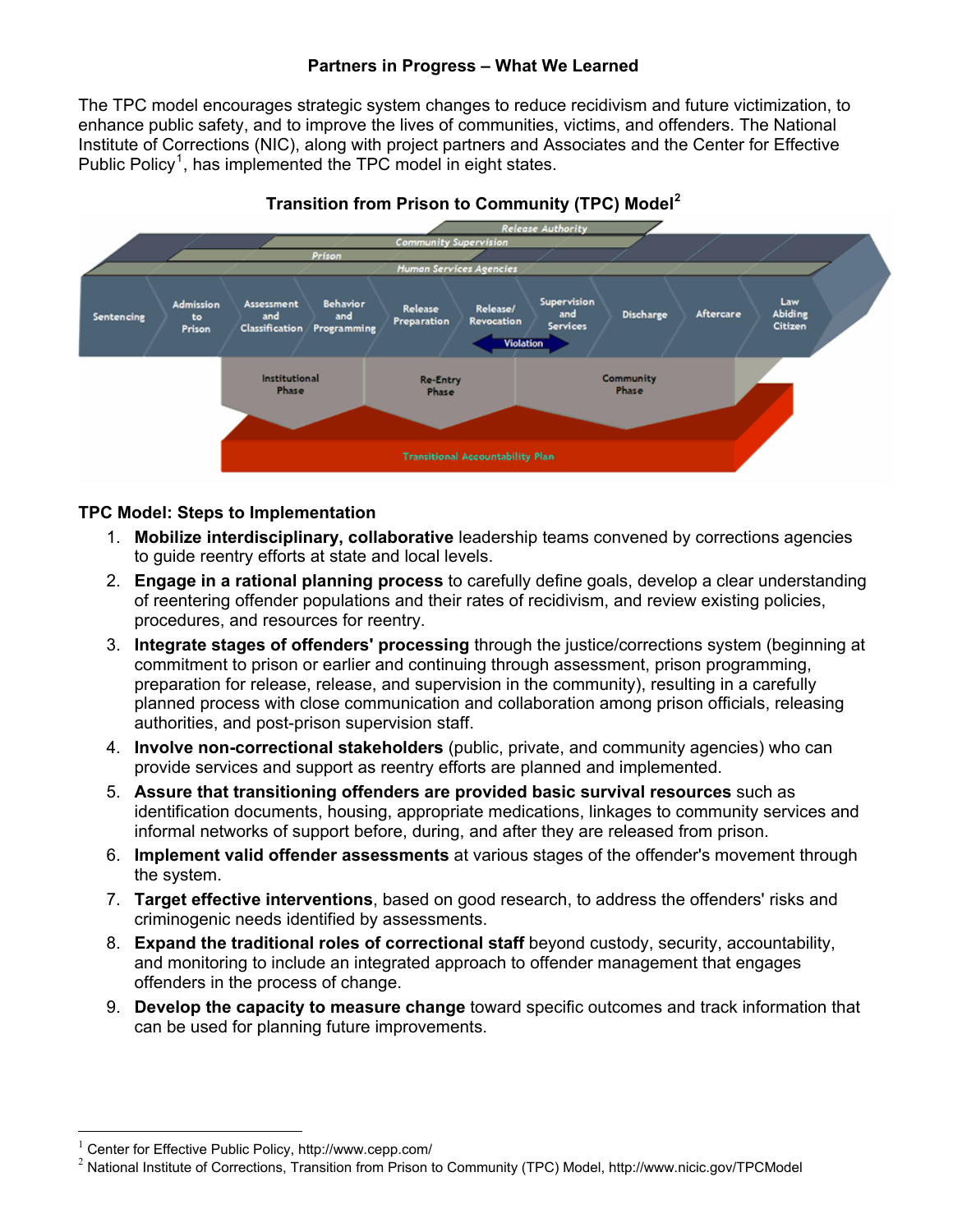## **Clarifying Terms**

The terms best practices, what works, and evidence-based practice (EBP) are often used interchangeably. While these buzz words refer to similar notions, pointing out the subtle distinctions between them helps to clarify the distinct meaning of evidence-based practices. For example, best practices do not necessarily imply attention to outcomes, evidence, or measurable standards.

- *Best practices* are often based on the collective experience and wisdom of the field rather scientifically tested knowledge.
- *What works* implies linkage to general outcomes, but does not specify the kind of outcomes desired (e.g. just desserts, deterrence, organizational efficiency, rehabilitation, etc.). Specificity regarding the desired outcomes is essential to achieving system improvement.
- In contrast, *evidence-based practice* implies that 1) there is a definable outcome(s); 2) it is measurable; and 3) it is defined according to practical realities (recidivism, victim satisfaction, etc.). Thus, while these three terms are often used interchangeably, EBP is more appropriate for outcome focused human service disciplines

## **Levels of Research Evidence**

Research does not support each of these principles with equal volume and quality, and even if it did, each principle would not necessarily have similar effects on outcomes. Too often programs or practices are promoted as having research support without any regard for either the quality or the research methods that were employed. Consequently, we have established a research support gradient (at right) indicating current research support for each principle. All of the eight principles for effective intervention fall between EBP (Gold) and Promising EBP (Bronze) in research support.

# **RESEARCH SUPPORT GRADIENT**



The five criteria listed are similar to what has already been employed in a number of nationally recognized projects such as the Blueprints for Violence Prevention (Mihalic et al, 2001) and the National Institute of Justice's independent review of crime prevention programs (Sherman et al, 1998). The highest quality research support depicted in this schema (gold level) reflects interventions and practices that have been evaluated with experimental/control design and with multiple site replications that concluded significant sustained reductions in recidivism were associated with the intervention. The criteria for the next levels of support progressively decrease in terms of research rigor requirements (silver and bronze) but all the top three levels require that a preponderance of all evidence supports effectiveness. The next rung lower in support (iron) is reserved for programs that have inconclusive support regarding their efficacy. Finally, the lowest level designation (dirt) is reserved for those programs that have research (utilizing methods and criteria associated with gold and silver levels) but the findings were negative and the programs were determined not effective.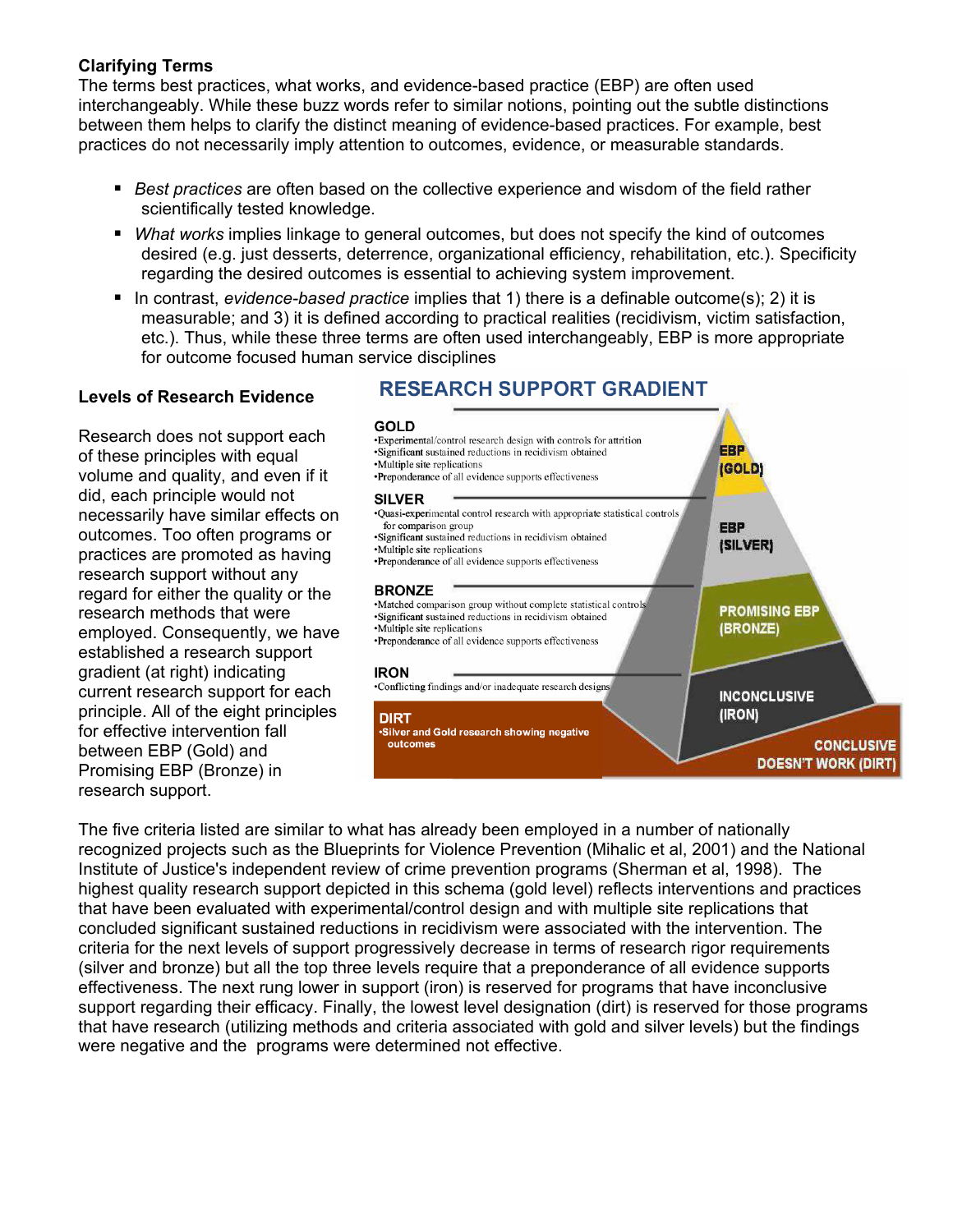# **Criminogenic Needs[3](#page-2-0)**

There are two basic types of criminal risk factors: (1) static, which cannot be changed (e.g., criminal history, age), and (2) dynamic, which are malleable. Dynamic risk factors are also known as criminogenic needs because they are amenable to change and are appropriate targets for intervention and case management. These risk/needs factors include criminal attitudes, thinking and values; unstable living arrangements; lack of employment; antisocial peer associations; problems with

substance abuse; and lack of self-control. There are also non-criminogenic needs, that is, factors that research has not linked with criminal conduct. These include anxiety and low self-esteem.

## **Using an Integrated Model to Implement Evidence-Based Practices in Corrections[4](#page-2-1)**

By implementing a series of evidence-based practices with an integrated model of implementation; evidence-based practice, eight principles for effective interventions, and collaboration can significantly reduce offender recidivism in community corrections.

The eight principles are organized in a developmental sequence and can be applied at three fundamentally different levels: 1) the individual case; 2) the agency; and 3) the system. Given the logic of each different principle, an overarching logic can be inferred which suggests a sequence for operationalizing the full eight principles.

# **Eight Evidence-Based Principles for Effective Interventions[5](#page-2-2)**

- 1. Assess Actuarial Risk/Needs.
- 2. Enhance Intrinsic Motivation.
- 3. Target Interventions.

 $\overline{a}$ 

- a. *Risk Principle*: Prioritize supervision and treatment resources for higher risk offenders.
- b. *Need Principle*: Target interventions to criminogenic needs.
- c. *Responsivity Principle*: Be responsive to temperament, learning style, motivation, culture, and gender when assigning programs.
- d. *Dosage*: Structure 40-70% of highrisk offenders' time for 3-9 months.





<span id="page-2-0"></span>Effective Recidivism Reduction and Risk-Focused Prevention Programs: A Compendium of Evidence-Based Options for Preventing New and Persistent Criminal Behavior, February, 2008, http://dcj.state.co.us/ors/pdf/docs/WW08\_022808.pdf

<span id="page-2-2"></span><span id="page-2-1"></span> $4$  Using an Integrated Model to Implement Evidence-Based Practices in Corrections, August 2004, International Community Corrections Association and American Correctional Association, http://crjustice.org/cji/NICCJI\_Project\_ICCA.pdf<br><sup>5</sup> The Eight Principles as a Guiding Framework, page 14, http://www.nicic.org/pubs/2004/019342.pdf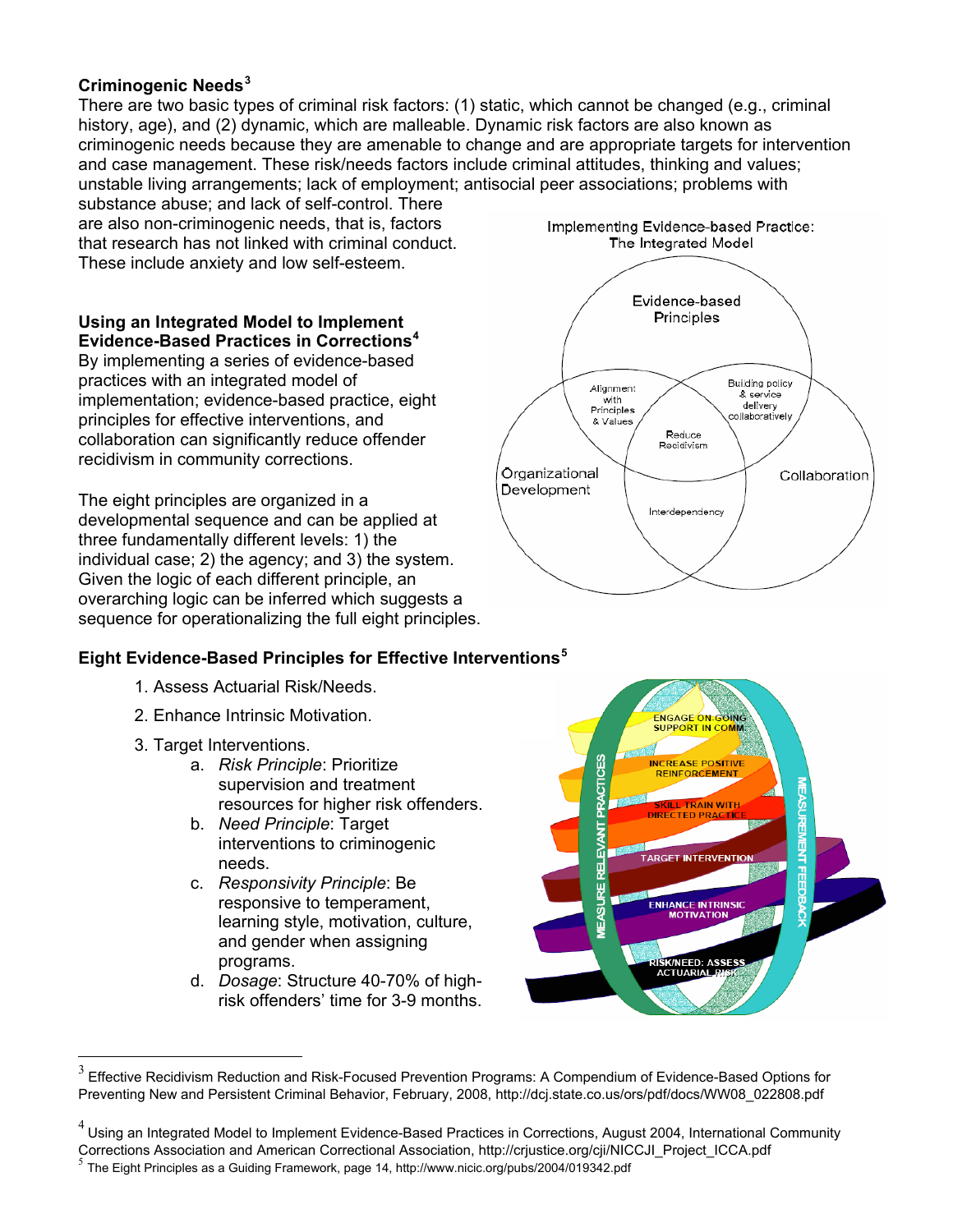- e. *Treatment:* Integrate treatment into the full sentence/sanction requirements.
- 4. Skill Train with Directed Practice (use Cognitive Behavioral treatment methods).
- 5. Increase Positive Reinforcement.
- 6. Engage Ongoing Support in Natural Communities.
- 7. Measure Relevant Processes/Practices.
- 8. Provide Measurement Feedback.

## **1) Assess Actuarial Risk/Needs**

**Develop and maintain a complete system of ongoing offender risk screening / triage and needs assessments.** Assessing offenders in a reliable and valid manner is a prerequisite for the effective management (i.e., supervision and treatment) of offenders. Timely, relevant measures of offender risk and need at the individual and aggregate levels are essential for the implementation of numerous principles of best practice in corrections, (e.g., risk, need, and responsivity). **Offender assessments are most reliable and valid when staff are formally trained to administer tools**. Screening and assessment tools that focus on dynamic and static risk factors, profile criminogenic needs, and have been validated on similar populations are preferred. They should also be supported by sufficiently detailed and accurately written procedures.

## *Questions to Ask*

- Does the assessment tool we're using measure for criminogenic risk and need?
- How are officers trained to conduct the assessment interview?
- What quality assurance is in place to ensure that assessments are conducted appropriately?
- How is the assessment information captured and used in the development of case plans?

## **2) Enhance Intrinsic Motivation**

Staff should relate to offenders in interpersonally sensitive and constructive ways to enhance intrinsic motivation in offenders. Behavioral change is an inside job; for lasting change to occur, a level of intrinsic motivation is needed. Motivation to change is dynamic and the probability that change may occur is strongly influenced by interpersonal interactions, such as those with probation officers, treatment providers, and institution staff. Feelings of ambivalence that usually accompany change can be explored through **motivational interviewing**, a style and method of communication used to help people overcome their ambivalence regarding behavior changes. Research strongly suggests that motivational interviewing techniques, rather than persuasion tactics, effectively enhance motivation for initiating and maintaining behavior changes.

## *Questions to Ask*

- **Are officers and program staff trained in motivational interviewing techniques?**
- What quality assurance is in place?
- Are staff held accountable for using motivational interviewing techniques in their day-today interactions with offenders?

# **3) Target Interventions**

- a. RISK PRINCIPLE: Prioritize supervision and treatment resources for higher risk offenders.
- b. NEED PRINCIPLE: Target interventions to criminogenic needs.
- c. RESPONSIVITY PRINCIPLE: Be responsive to temperament, learning style, motivation, gender, and culture when assigning to programs.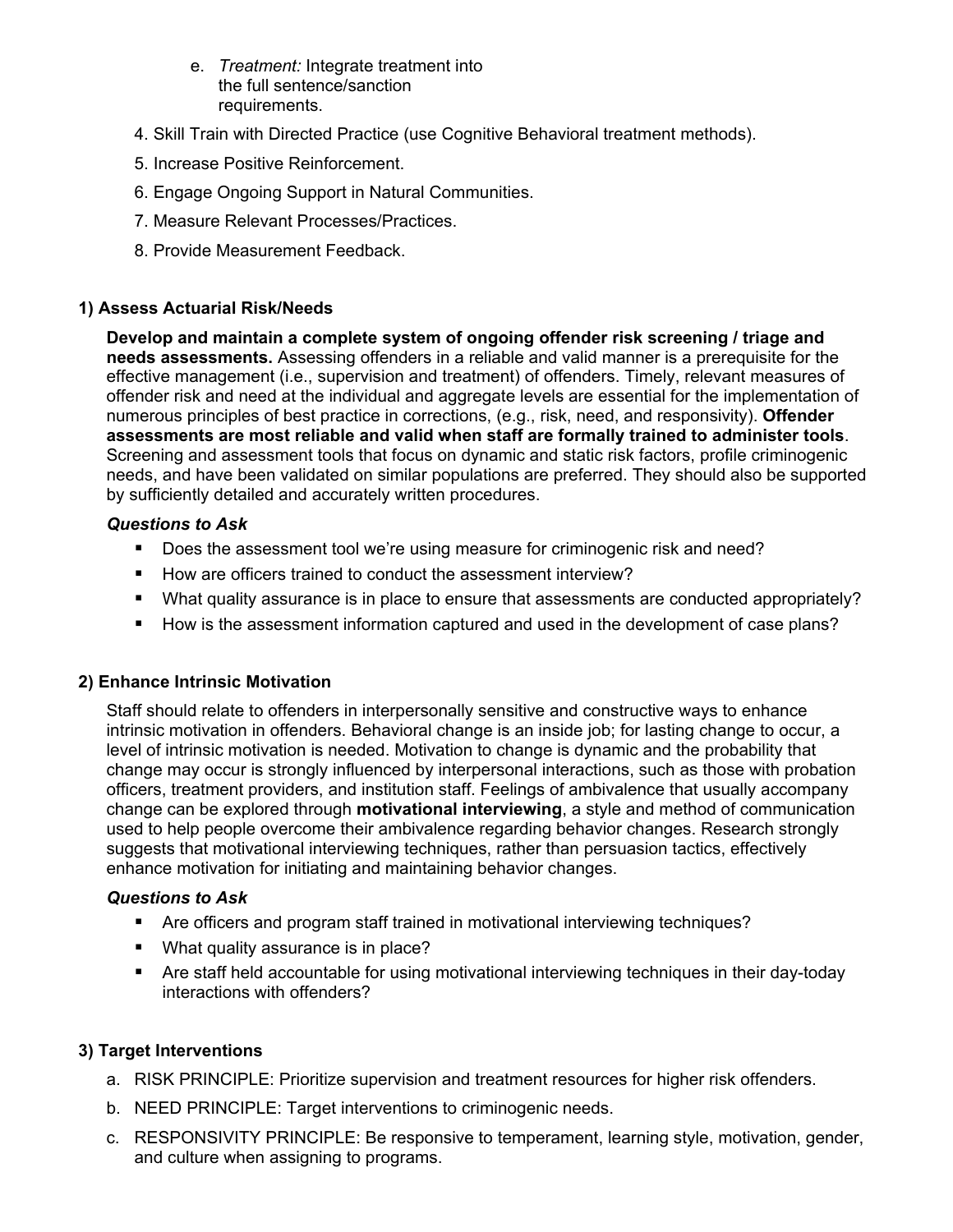- d. DOSAGE: Structure 40-70% of high-risk offenders' time for 3-9 months.
- e. TREATMENT PRINCIPLE: Integrate treatment into the full sentence/sanction requirements.

### 3a) Risk Principle

**Prioritize primary supervision and treatment resources for offenders who are at higher risk to re-offend.** Research indicates that supervision and treatment resources that are focused on lower-risk offenders tend to produce little if any net positive effect on recidivism rates. Shifting these resources to higher risk offenders promotes harm-reduction and public safety because these offenders have greater need for pro-social skills and thinking, and are more likely to be frequent offenders. **Reducing the recidivism rates of these higher risk offenders reaps a much larger bang-for-the-buck.** Successfully addressing this population requires smaller caseloads, the application of well developed case plans, and the placement of offenders into sufficiently intense cognitive behavioral interventions that target their specific criminogenic needs.

#### 3b) Criminogenic Need Principle

**Address offenders' greatest criminogenic needs.** Offenders have a variety of needs, some of which are directly linked to criminal behavior. These criminogenic needs are dynamic risk factors that, when addressed or changed, affect the offender's risk for recidivism. Examples of criminogenic needs are: criminal personality; antisocial attitudes, values, and beliefs; low self control; criminal peers; substance abuse; and dysfunctional family. Based on an assessment of the offender, these criminogenic needs can be prioritized so that services are focused on the greatest criminogenic needs.

## 3c) Responsivity Principle

**Responsivity requires that we consider individual characteristics when matching offenders to services.** These characteristics include, but are not limited to: culture, gender, motivational stages, developmental stages, and learning styles. These factors influence an offender's responsiveness to different types of treatment. The principle of responsivity also requires that offenders be provided with treatment that is proven effective with the offender population. Certain treatment strategies, such as cognitive-behavioral methodologies, have consistently produced reductions in recidivism with offenders under rigorous research conditions. Providing appropriate responsivity to offenders involves selecting services in accordance with these factors, including: a) Matching treatment type to offender; and b) Matching style and methods of communication with offender's stage of change readiness.

#### 3d) Dosage

**Providing appropriate doses of services, pro-social structure, and supervision is a strategic application of resources.** Higher risk offenders require significantly more initial structure and services than lower risk offenders. During the initial 3-9 months post-release, 40-70% of their free time should be clearly occupied with a delineated routine and appropriate services, (e.g., outpatient treatment, employment assistance, education, etc.). Certain offender subpopulations (e.g., severely mentally ill, chronic dual diagnosed, etc.) commonly require strategic, extensive, and extended services. However, too often individuals within these subpopulations are neither explicitly identified nor provided *a coordinated package of supervision/services.* The evidence indicates that **incomplete or uncoordinated approaches can have negative effects, often wasting resources.** 

### 3e) Treatment Principle

Treatment, particularly cognitive-behavioral types, should be applied as an integral part of the sentence/sanction process. A proactive and strategic approach to supervision and case planning that delivers targeted and timely treatment interventions will provide the greatest long-term benefit to the community, the victim, and the offender. **This does not necessarily apply to lower risk offenders, who should be diverted from the criminal justice and corrections systems whenever possible.**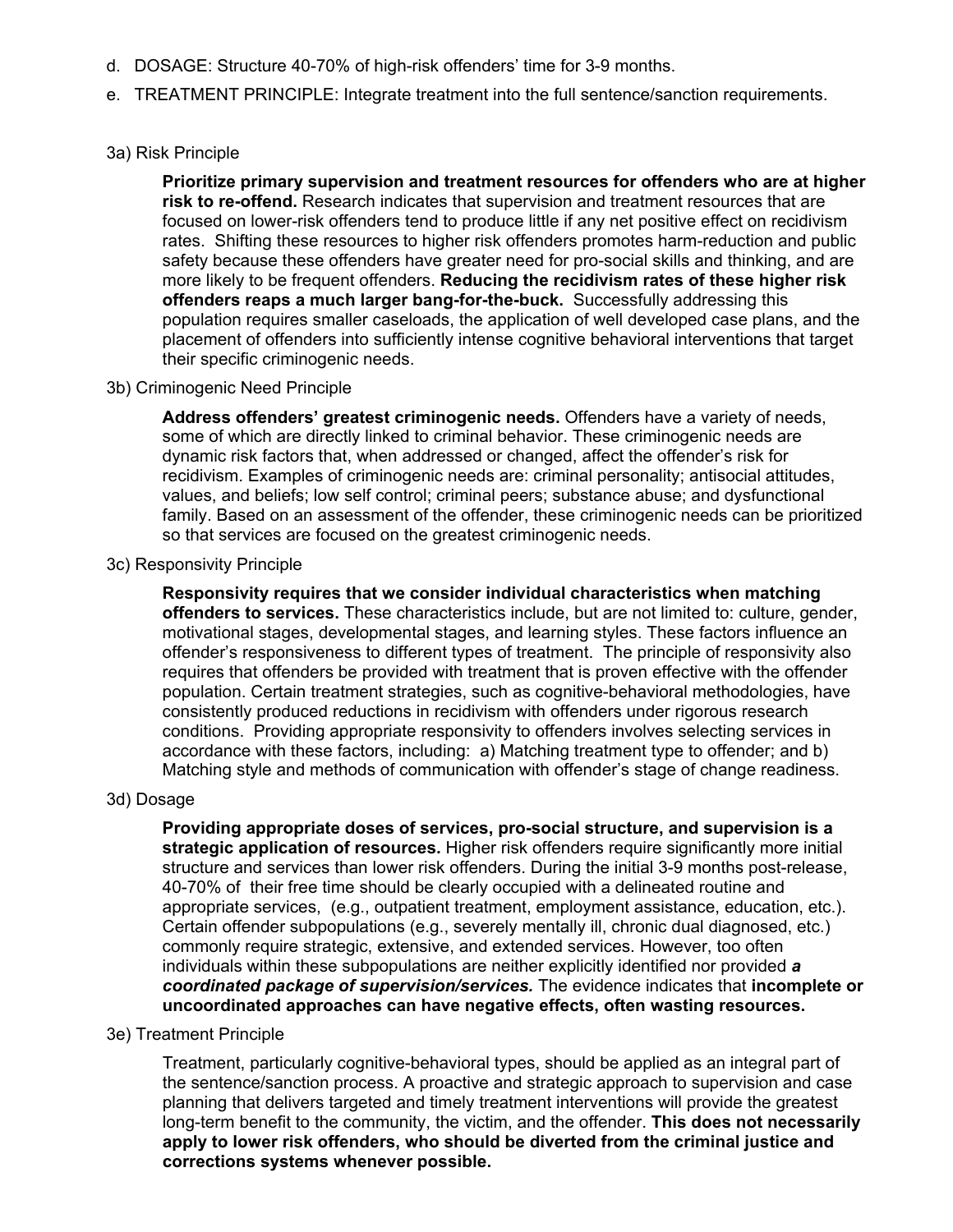## *Questions to Ask*

- How do we manage offenders assessed as low risk to re-offend?
- Does our assessment tool assess for criminogenic need?
- How are criminogenic risk and need information incorporated into offender case plans?
- How are offenders matched to treatment resources?
- How structured are our case plans for offenders, especially during the three to nine month period in the community after leaving an institution?
- How are staff held accountable for using assessment information to develop a case plan and then subsequently using that case plan to manage an offender?

# **4) Provide skills training using cognitive-behavioral treatment methods.**

Provide evidence-based programming that emphasizes cognitive-behavioral strategies and is delivered by well trained staff. To successfully deliver this treatment to offenders, staff must understand antisocial thinking, social learning, and appropriate communication techniques. Skills are not just taught to the offender, but are practiced or role-played and the resulting prosocial attitudes and behaviors are positively reinforced by staff. Correctional agencies should prioritize, plan, and budget to predominantly implement programs that have been scientifically proven to reduce recidivism.

## *Questions to Ask*

- How are social learning techniques incorporated into the programs we deliver?
- How do we ensure that our contracted service providers are delivering services in alignment with social learning theory?
- Are the programs we deliver and contract for based on scientific evidence of recidivism reduction?

## **5) Increase Positive Reinforcement.**

When learning new skills and making behavioral changes, individuals respond better and maintain learned behaviors for longer periods of time when approached with carrots rather than sticks. Sustained behavioral change is better achieved when an individual receives a higher ration of positive to negative reinforcements. Research indicates that a ratio of **four positive to every one negative** reinforcement is optimal for promoting behavior changes. These rewards do not have to be applied consistently to be effective (as negative reinforcement does) but can be applied randomly. Increasing positive reinforcement should not be done at the expense of or interfere with the administration of swift, certain, and real responses for negative and unacceptable behavior. Offenders having problems with responsible self-regulation generally respond positively to reasonable and reliable additional structure and boundaries. Offenders may initially overreact to new demands for accountability, seek to evade detection or consequences, and fail to recognize any personal responsibility. However, with exposure to clear rules that are consistently (and swiftly) enforced with appropriate and graduated consequences, offenders will tend to comply in the direction of the most rewards and least punishments. This type of extrinsic motivation can often be useful for beginning the process of behavior change.

## *Questions to Ask*

- Do we model positive reinforcement techniques in our day-to-day interactions with our coworkers?
- Do our staff understand and use the four-to-one theory in their interactions with offenders?

## **6) Engage On-going Support in Natural Communities.**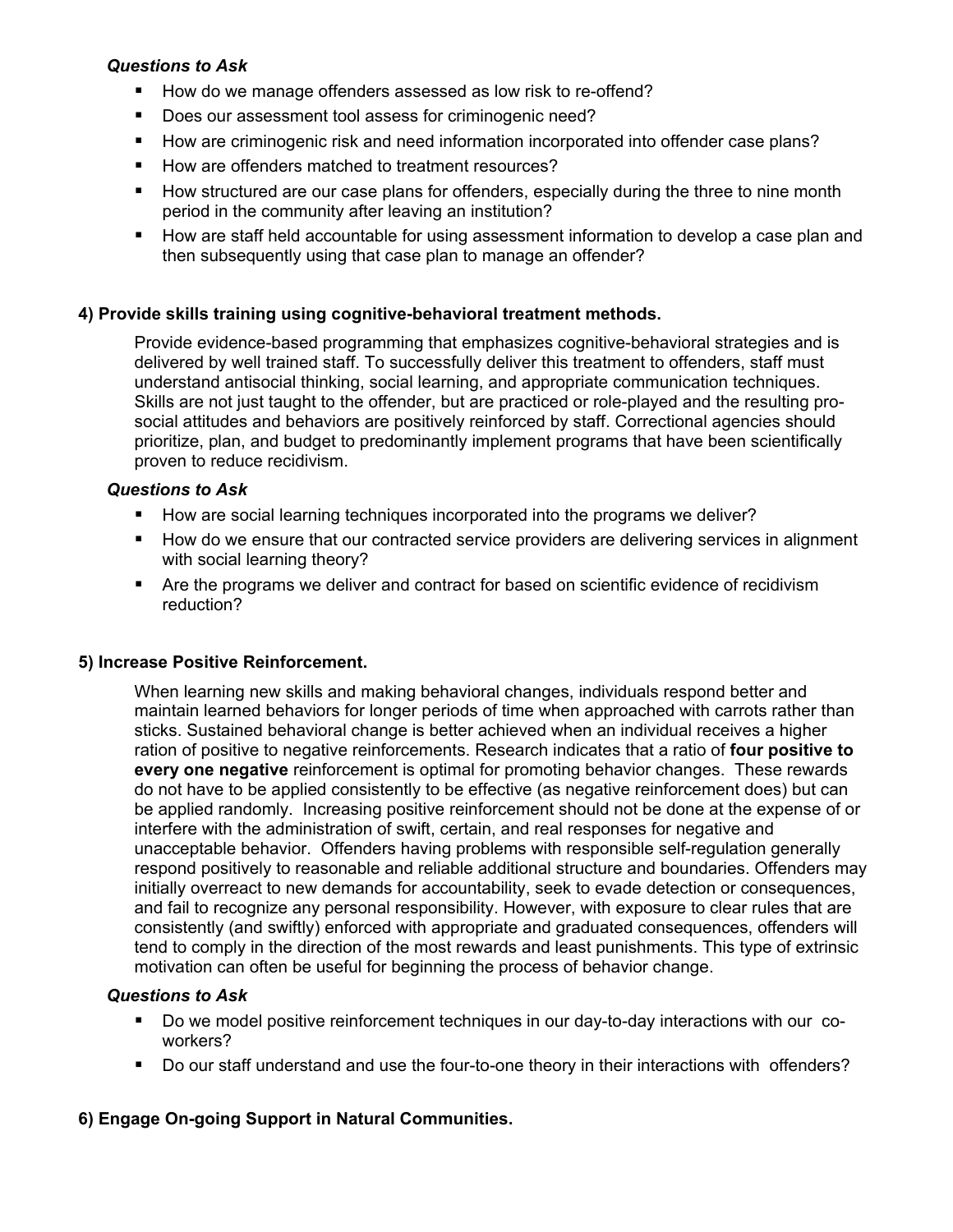Realign and actively engage pro-social supports for offenders in their communities. Research indicates that many successful interventions with high risk populations (e.g., inner city substance abusers, homeless, dual diagnosed) actively recruit and use family members, spouses, and supportive others in the offender's immediate environment to positively reinforce desired new behaviors. This Community Reinforcement Approach (CRA) has been found effective for a variety of behaviors (e.g., unemployment, alcoholism, substance abuse, and marital conflicts); and research also indicates the efficacy of twelve step programs, religious activities, and restorative justice initiatives geared towards improving bonds and ties to pro-social community members.

## *Questions to Ask*

- Do we engage community supports for offenders as a regular part of case planning?
- How to we measure our community network contacts as they relate to an offender?

### **7) Measure Relevant Processes/Practices.**

Accurate and detailed documentation of case information, along with a formal and valid mechanism for measuring outcomes, is the foundation of evidence-based practice. Agencies must routinely assess changes in offenders' cognitive and skill development, and recidivism, if services are to remain effective.

In addition to routinely measuring and documenting offender changes, staff performance should also be regularly assessed. Staff that are periodically evaluated for performance achieve greater fidelity to program design, service delivery principles, and outcomes. Staff whose performance is not consistently monitored, measured, and subsequently reinforced work less cohesively, more frequently at cross-purposes and provide less support to the agency mission.

#### *Questions to Ask*

- What data do we collect regarding offender assessment and case management?
- How do we measure incremental offender change while they are under supervision?
- What are our outcome measures and how do we track them?
- How do we measure staff performance? What data do we use? How is that data collected?

## **8) Provide Measurement Feedback.**

Once a method for measuring relevant processes/practices is in place (principle seven), this information must be used to monitor process and change. Providing feedback to offenders regarding their progress builds accountability, and is associated with enhanced motivation for change, lower treatment attrition, and improved outcomes (e.g., reduced drink/drug days, treatment engagement, goal achievement). The same is true within an organization. Monitoring delivery of services and fidelity to procedures helps build accountability and maintain integrity to the agency's mission. Regular performance audits and case reviews with an eye toward improved outcomes, keep staff focused on the ultimate goal of reduced recidivism through the use of evidence-based principles.

### *Questions to Ask*

- How is information regarding offender change and outcomes shared with officers? With offenders?
- With whom do we share information regarding outcome measures?
- **How is staff performance data used in the performance evaluation process?**

## **Summary**

Aligning these evidence-based principles with the operations of an agency is difficult, but will largely determine the impact the agency has on sustained reductions in recidivism. In order to accomplish this shift to an outcome orientation, practitioners must be prepared to dedicate themselves to a mission that focuses on achieving sustained reductions in recidivism. The scientific principles presented in this document are unlikely to produce a mandate for redirecting and rebuilding an agency's mission by